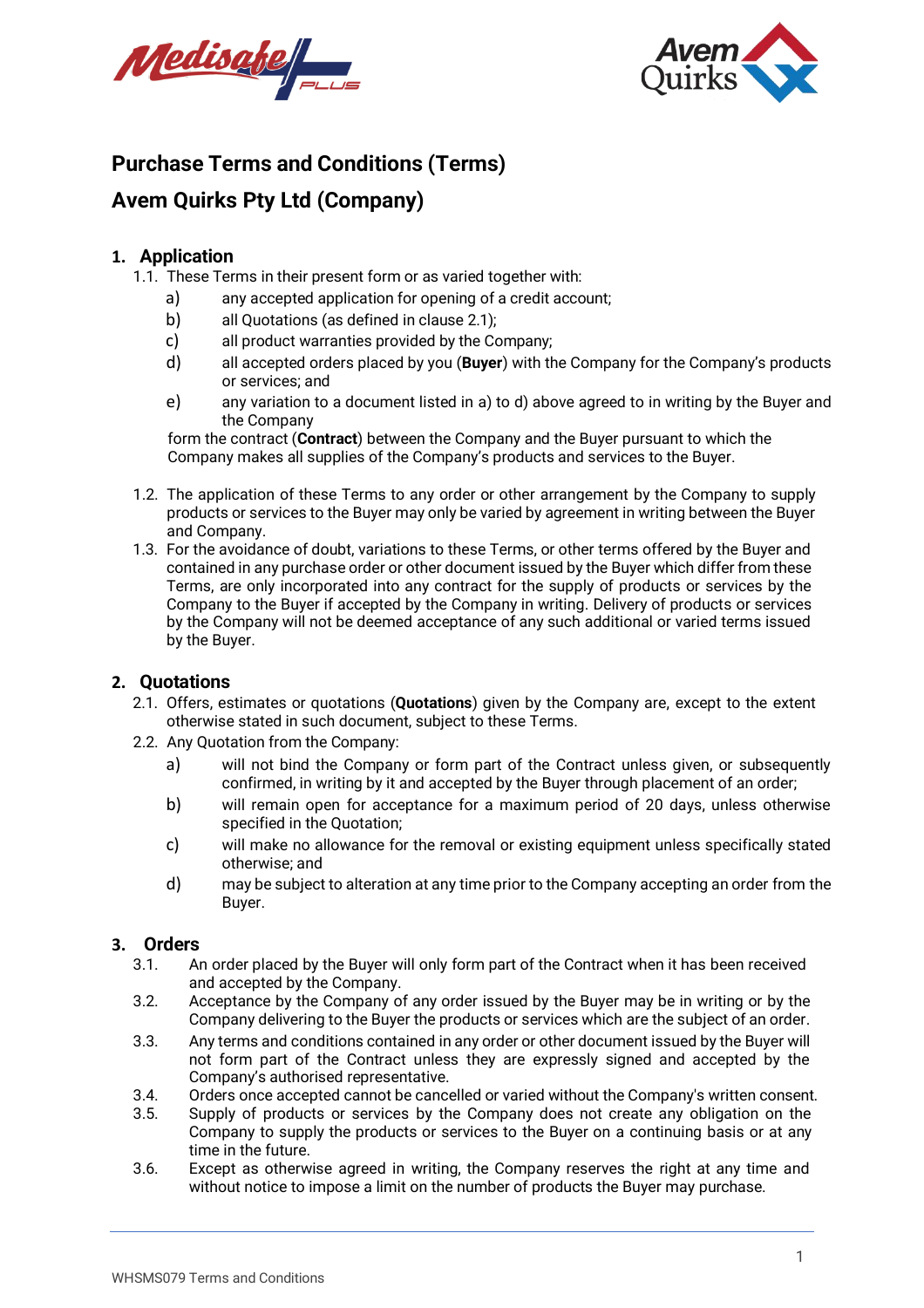



#### **4. Prices**

- 4.1. Except where an order is placed for products or services under a valid and binding Quotation under clause [2.2](#page-0-3) or to the extent otherwise agreed, the Company reserves the right at any time prior to accepting an order to vary with notice to the Buyer the price of the products or services.
- 4.2. Notwithstanding that an order is placed under a valid and binding Quotation, except to the extent otherwise stated in theQuotation, the Company reserves the right prior to acceptance of such order and with notice to the Buyer to add to the quoted price any additional cost incurred by the Company as a result of:
	- a) any agreed change to order quantities;
	- b) any relevant increase in exchange rates, costs of labour, parts, materials and other inputs, including, without limitation, energy and other overheads; and
	- c) any agree change to the services or products to be provided.
- 4.3. We reserve the right to amend any discount structure applying to the Buyer's account any time, without notice
- 4.4. Each amount quoted by the Company is the goods and services tax (**GST**) exclusive amount, unless specifically described as 'GST inclusive'.

## <span id="page-1-0"></span>**5. GST**

- Words or expressions used in this clause [5](#page-1-0) which are defined in the A New Tax System, (Goods and Services Tax) Act 1999 (Cth) have the same meaning in this clause.
- 5.2. Despite any other clause in these Terms, if a party makes a supply (**Supplier**) under or in connection with the Contract on which GST is payable (not being a supply the consideration for which is specifically described as 'GST inclusive'):
	- a) the consideration payable or to be provided for that supply but for the application of this clause (GST exclusive consideration) is increased by, and the recipient of the supply (**Recipient**) must also pay to the Supplier, an amount equal to the GST exclusive consideration multiplied by the prevailing rate of GST (**GST Amount**); and
	- b) subject to clauses 5.3 and [13.2,](#page-4-0) the GST Amount must be paid to the Supplier by the Recipient without set off, deduction or requirement for demand, at the same time as the GST exclusive consideration is payable or to be provided.
- 5.3. The Recipient need not pay the GST Amount in respect of a taxable supply made under or in connection with the Contract until the Supplier has given the Recipient a tax invoice in respect of that taxable supply.

# **6. Payment terms**

- The Buyer must pay all invoices. If the Buyer has an approved credit account with the Company, the products and/or services supplied by the Company must be paid for within twenty (20) days of the date of the invoice. Where the Buyer is overdue with any payment, the Company reserves the right to change the Buyer to a COD account, in which case the Buyer will pay for all products and services before they are supplied.
- 6.2. All payments will be made in the currency specified in the invoice without deduction or set-off of any kind.
- 6.3. Time of payment is of the essence of the Contract. Without prejudice to any other remedy, The Company may charge interest on any overdue payments at an annual rate of 2.5% (to accrue from day to day).
- 6.4. All unpaid balances owing to the Company by the Buyer in the circumstances described in clause [17.3 w](#page-6-0)ill become a debt immediately due and payable to the Company despite any other provision of these Conditions.
- 6.5. The Buyer will and hereby does indemnify the Company on demand against all costs, charges, expenses and legal costs (on a solicitor-client basis) incurred by the Company in recovering sums owed by the Buyer including the commission, if any, charged by a mercantile agent.
- 6.6. A certificate signed by a manager of the Company as to the amount of a debt owed by the Buyer to the Company will be prima facie evidence of the amount of that debt.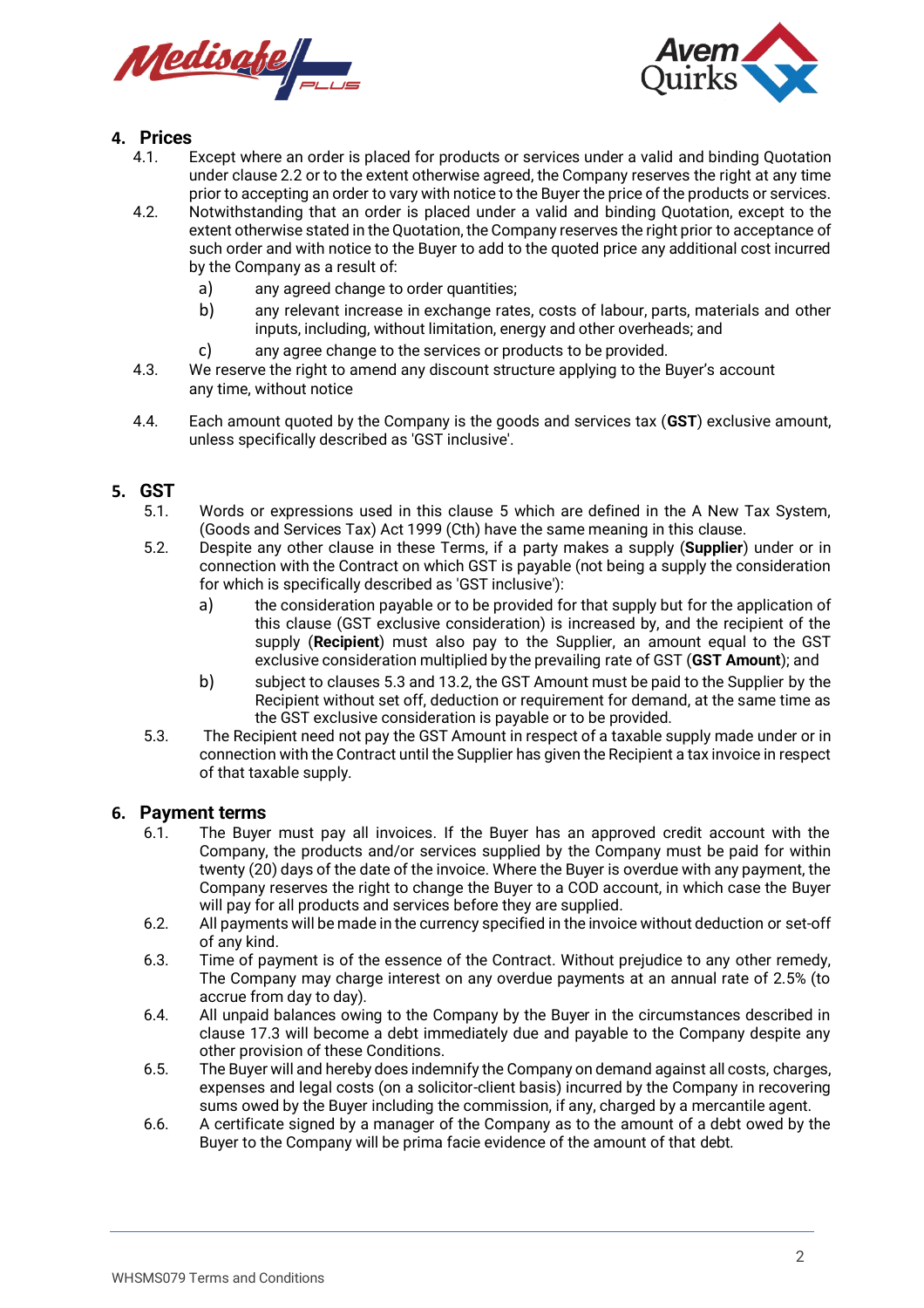



#### **7. Delivery and Risk**

- 7.1. Risk in the products will pass to the Buyer upon the products being collected by the Buyer or when delivered to the place nominated by the Buyer for delivery.
- <span id="page-2-0"></span>7.2. The Company gives and accepts delivery dated in a Quotation in good faith but does not guarantee those dates. The Company will not be liable to the Buyer for any loss or damage whatsoever should the Company be delayed or prevented from delivery products, supplying services or otherwise performing any of its contractual obligations due to any cause or circumstance of any kind whatsoever. Delay in delivery or any other default in respect of a delivery will not relieve the Buyer of any obligation in respect of any other delivery.
- 7.3. The Company reserves the right to make deliveries under these Terms in instalments and the Contract will be severable as to such instalments. All such instalments, when separately invoiced, will be paid for by the Buyer without regard to the delivery of subsequent instalments.
- 7.4. Subject to clause [7.2,](#page-2-0) delivery dates cannot be varied by the Buyer once they have been agreed without the prior written consent of an authorised representative of the Company.
- 7.5. The contents (product) risk and insurance responsibility remains at all times with the Buyer.

# <span id="page-2-2"></span>**8. Sub-contracting**

The Company may sub-contract all or part of its obligations under a Contract to a third party without the consent of the Buyer.

#### <span id="page-2-1"></span>**9. Retention of title**

- 9.1. The Company will retain title in products supplied to the Buyer until the Company has received payment in full for the products and all other products and services supplied by the Company to the Buyer. The AQ Box provides a gateway to the AQ portal. The AQ box remains the property of Avem Pty Ltd trading as Avem Quirks.
- 9.2. Until title passes under clause [9.1:](#page-2-1)
	- a) the Buyer will hold the products as fiduciary for the Company (in which full title to such products will remain);
	- b) the Buyer will keep the products insured against all usual risks to full replacement value. The Buyer will hold on trust for the Company in a separate bank account any insurance monies received by the Buyer for products owned by the Company;
	- c) the Buyer will store each delivery of products separately, clearly identified as the Company's property and in a manner to enable them to be identified and crossreferenced to particular invoices where reasonably possible;
	- d) the Buyer will not pledge or allow any lien, charge or other security interest (as defined in clause [10\)](#page-3-0) to arise over the products; and
	- e) the Buyer may use or sell the products in the ordinary course of business, provided that the Buyer will be agent for the Company in any sale if the products are sold. The Buyer must account to the Company for the proceeds of any such sale and will hold these proceeds in a separate bank account on trust for the Company. However, any such agency will only extend to the obligation to account for proceeds. The Company will not be bound by any contract between the Buyer and the Buyer's purchaser.
- 9.3. The Company's rights as an unpaid seller will not be affected by the Company retaining title to the products supplied until the products have been paid for in full by the Buyer.
- 9.4. Where the Buyer has not fully paid the Company for products and the Buyer enters into bankruptcy, liquidation, a composition with its creditors, has a receiver or manager appointed over all or any part of its assets, enters into administration or becomes insolvent:
	- a) the Buyer may not sell, use or part with possession of the products; and
	- b) the Company will be entitled, without prejudice to the Company's other remedies, to recover and repossess such products and to enter any premises without notice for this purpose.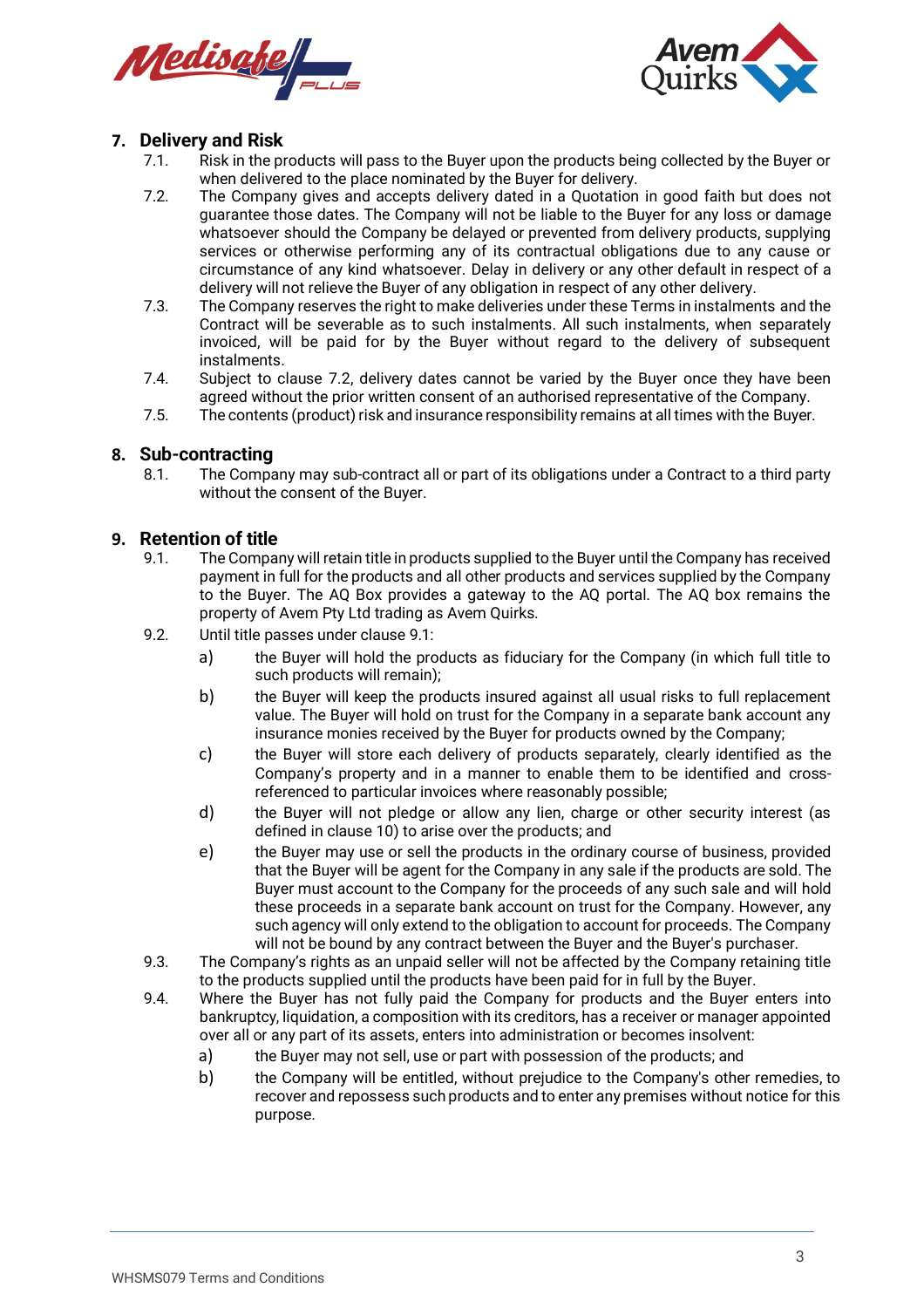



# <span id="page-3-0"></span>**10. Personal Property Securities Register**

- The Buyer acknowledges and agrees that:
	- a) the Contract constitutes a security agreement;
		- b) in accordance with clause [10](#page-3-0) of these Terms, it grants to the Company a security interest (as defined in the Personal Property Securities Act 2009 (Cth) (**PPSA**) in all products supplied by the Company and the proceeds thereof as security for payment of the purchase price of the products and services and all other moneys payable to the Company by the Buyer;
		- c) the Company may apply to register and register any security interests created under the Contract on public registers including the Personal Property Securities Register (as defined in the PPSA) (PPSR) at any time before or after delivery of the products by the Company;
		- d) the Company may use and/or disclose any information provided by the Buyer to register any security interest on public registers. Such disclosure is only authorised to the extent necessary in connection with an exercise of rights under the Contract or a transfer or other dealing with rights or obligations under the Contract, or to officers, employees, agent, contractors, legal and other advisors and auditors of the Company, or in accordance with the consent of the Buyer (not to be unreasonably withheld) or as required by any law (other than section 275(1) of the PPSA unless section 275(7) of the PPSA applies) or as required by any stock exchange or rating agency;
		- e) it will do anything that the Company requires and will promptly give the Company all assistance and information (including signing any documents) as the Company requests to ensure that the Company has a perfected first ranking security interest in all products supplied by the Company to the Buyer (and the proceeds thereof);
		- f) the Company need not give the Buyer any notice unless such notice is required by the PPSA and cannot be excluded;
		- g) if Chapter 4 of the PPSA would otherwise apply to the enforcement of the security interest created under this Contract, the following provisions of the PPSA do not apply: section 95; subsection 121(4); section 130; paragraph 132(3)(d); subsection 132(4); section 135; section 142; and section 143;
		- h) it will not change its name without notifying the Company in writing at least 10 business days prior to doing so; and
		- i) it must indemnify the Company for any costs incurred by the Company under this clause.
- 10.2. The Buyer and the Company agree that, without limiting the rights of the Company under clause 8.3, they will not disclose any of the information set out in section 275(1) of the PPSA in relation to any security interest created under the Contract to any person (except that the Company may do so where required due to the operation of section 275(7) of the PPSA).

#### **11. Intellectual Property**

11.1. All intellectual property rights in or relating to products or services supplied by the Company, including in relation to the development, manufacture, use, operation, repair or maintenance of the products, and in or in relation to any Company- licensed, commissioned or created tooling, materials, drawings, samples, reports, work results and other documents, remains at all times the sole and exclusive property of the Company or its licensor.

#### **12. Use of Portal**

- 12.1. The Company's online portals are used to manage and record information pertaining to the operation of products for performance and pre-emptive servicing requirements.
- 12.2. All information collected by the Company may be made available to the Buyer with any valid subscription/membership.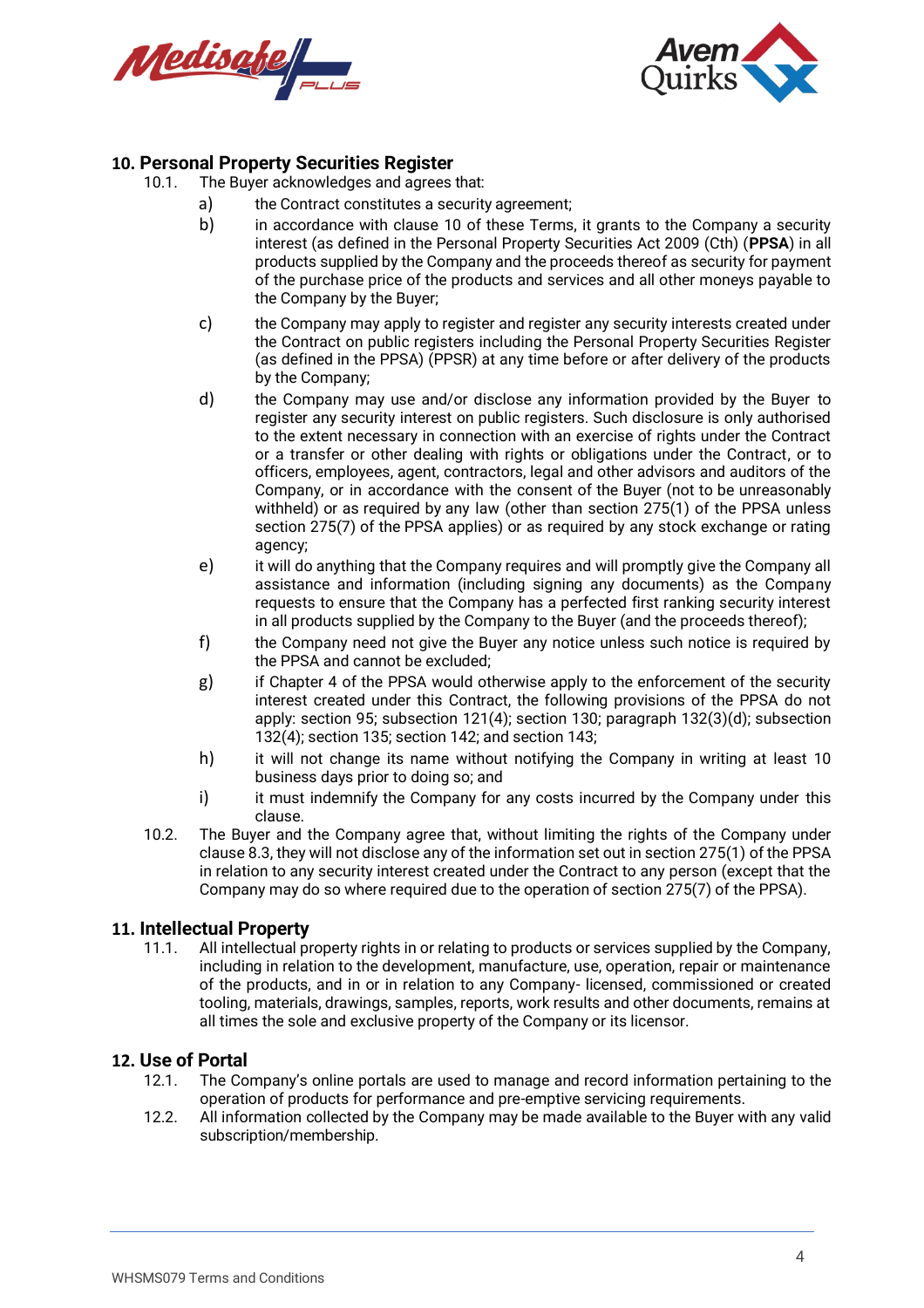

<span id="page-4-0"></span>

- 12.3. A valid subscription/membership grants the Buyer a revocable non assignable licence to use the Company's portals.
- 12.4. The Company may charge a fee for any access, supply of information from time to time. The Company may vary this fee without notice to the Buyer.
- 12.5. The data collected from products purchased by the Buyer remains the property of the Buyer. However, the Buyer grants the Company an irrevocable licence to use this data.
- 12.6. The Company's portals must be used in accordance with its policies or procedures.
- 12.7. Any perceived corruption or perceived corruption must be reported to us on 1800 658 120 immediately.

# **13. Set Off**

- The parties agree that the account between the Company and the Buyer is a running account.
- 13.2. Where any amount is payable by the Company to the Buyer under the Contract, including an amount owing by way of rebate, the Company may set such amount off against any amount owed to the Company or to a Related Company by the Buyer, and continue to do so until such time as the amount outstanding from the Buyer has been paid in full.

# **14. Privacy**

14.1. Any personal information submitted by the Buyer to the Company is subject to and will be handled in accordance with the Company's privacy policy. The privacy policy forms part of these Terms and is available on the Company's website.

#### <span id="page-4-3"></span>**15. Express Warranty**

- 15.1. The Company warrants to the Buyer that products or services sold by the Company to the Buyer conform to the agreed specifications (subject to clause [15.3\)](#page-4-1) and are free from material faults and defects (subject to claus[e 15.2\)](#page-4-2).
- <span id="page-4-2"></span>15.2. The warranty that products are free from material faults and defects will not apply to the extent any defect cannot be discovered due to the state of scientific or technical knowledge or has been disclosed as a feature or limitation of the products in any product specifications.
- <span id="page-4-1"></span>15.3. With the exception of any products that may have been sold by the Company to the Buyer by description or sample, the Company does not warrant that the products will conform to that description or sample and products will be accepted by the Buyer even though alterations in design or construction have been introduced by the Company between the date of the description or provision of the sample and delivery of the product to the Buyer.
- 15.4. The Company assumes a warranty offitness for a particular purposewith respect to a product supplied by it only if such particular purpose has been expressly stated in writing by the Buyer, and the Company has expressly accepted a warranty of fitness for such purpose.
- 15.5. The duration (and any other details) of the express warranties referred to in this clause will be agreed upon a product-specific basis.
- 15.6. Unless otherwise agreed by the Company in writing, the express warranties in this clause will apply:
	- a) in the case of products: as specified in the Quotation for the supply of such product to the Buyer, or if no warranty period is so specified, for a period of 6 months, from the date of delivery of the products to the Buyer. However, in no case will these express warranties to the Buyer extend beyond the date the Buyer sells or otherwise disposes of the product; or
	- b) in the case of services, as specified in the Quotation for the supply of such services, or if no warranty period is specified for a period of 6 months after delivery of the services.
- 15.7. Claims under the express warranties provided under this clause [15](#page-4-3) may be made by contacting the Company within 7 days of such claim arising. Repair or replacement will not extend nor renew the warranty period.
- 15.8. Availability of service personnel for warranty repairs is restricted to normal working hours of 8:30am and 5:00pm, Monday to Friday and excludes Public Holidays. Service work outside these hours will be at the Buyer's expense except when authorised by the Company prior to the commencement of service work.
- 15.9. This warranty does not extend to travel costs incurred beyond 350KM from any major metro GPO. The Buyer will be liable for the additional travel costs incurred beyond the 350KM.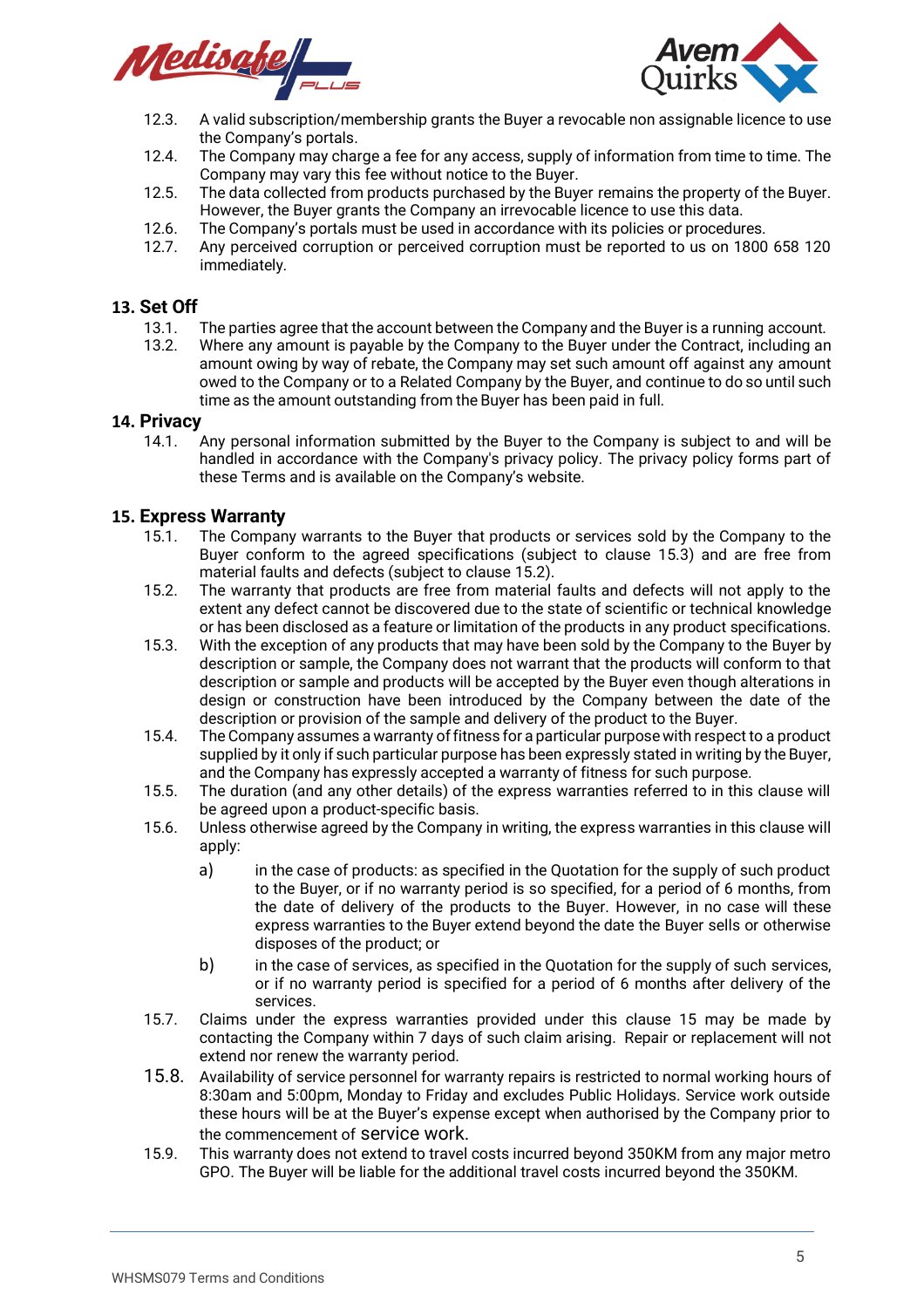Medisate



- 15.10. The express warranties in relation to products under this clause [15](#page-4-3) will not apply to a defect in the product to the extent to which it arises:
	- a) due to power surges;
	- b) due to storage, handling or installation of the products otherwise than in accordance with instructions provided for the products by the Company or without reasonable care;
	- c) due to operation, use or maintenance of the products otherwise than in accordance with instructions provided for the products by the Company or without reasonable care;
	- d) due to repairs, alterations or modifications to the products which have been performed by a third party not authorised by the Company, or due to the use of any spare parts not manufactured, sold or approved by the Company in connection with repairs, alterations or modifications of the products, which occurred without authorisation of the Company;
	- e) due to accidental damage or to use of the products for a purpose or in environmental conditions for which the products were not designed or sold or use of the product outside the specified or normal operating ranges for such products;
	- f) as a result of changes which occur in the condition or operational qualities of the products due to climate or other environmental influence, foreign material contamination or water entry;
	- g) from normal wear and tear or when replacement or repair of parts would be part of normal maintenance or service of the products (such as in the case of globes and glassware, gaskets, fuses, batteries, other external plastic components, and similar parts or re-gassing of compressors) or where the damage is only to surface coating, varnish and enamel;
	- h) nor will the express warranties in relation to products under this clause 12 apply in cases where the products suffer damage caused by continued use of the products after it is known they are defective.

#### **16. Limitation of Liability**

- 16.1. Subject to clause [16.2](#page-5-0) to the extent permitted by law, all terms, conditions, warranties and representations that might otherwise be granted or implied by law, are hereby expressly excluded.
- <span id="page-5-0"></span>16.2. The Company does not exclude, restrict or modify any liability that cannot be excluded, restricted or modified, or which cannot be excluded, restricted or modified except to a limited extent, as between the Company and the Buyer by law including liability under the Competition and Consumer Act 2010 (Cth). However, where such statutory provisions apply, to the extent to which the Company is entitled to do so, the Company's liability will be limited at its option to:
	- i) in the case of a supply of products:
		- i. the replacement of the products or supply of equivalent products;
		- ii. the payment of the cost of replacing the products or acquiring equivalent products;
		- iii. the payment of the cost of having the product repaired; or
		- iv. the repair of the products; and
	- j) in the case of Services:
		- i. the supply of the Services again; or
		- ii. the payment of the cost of having the Services supplied again.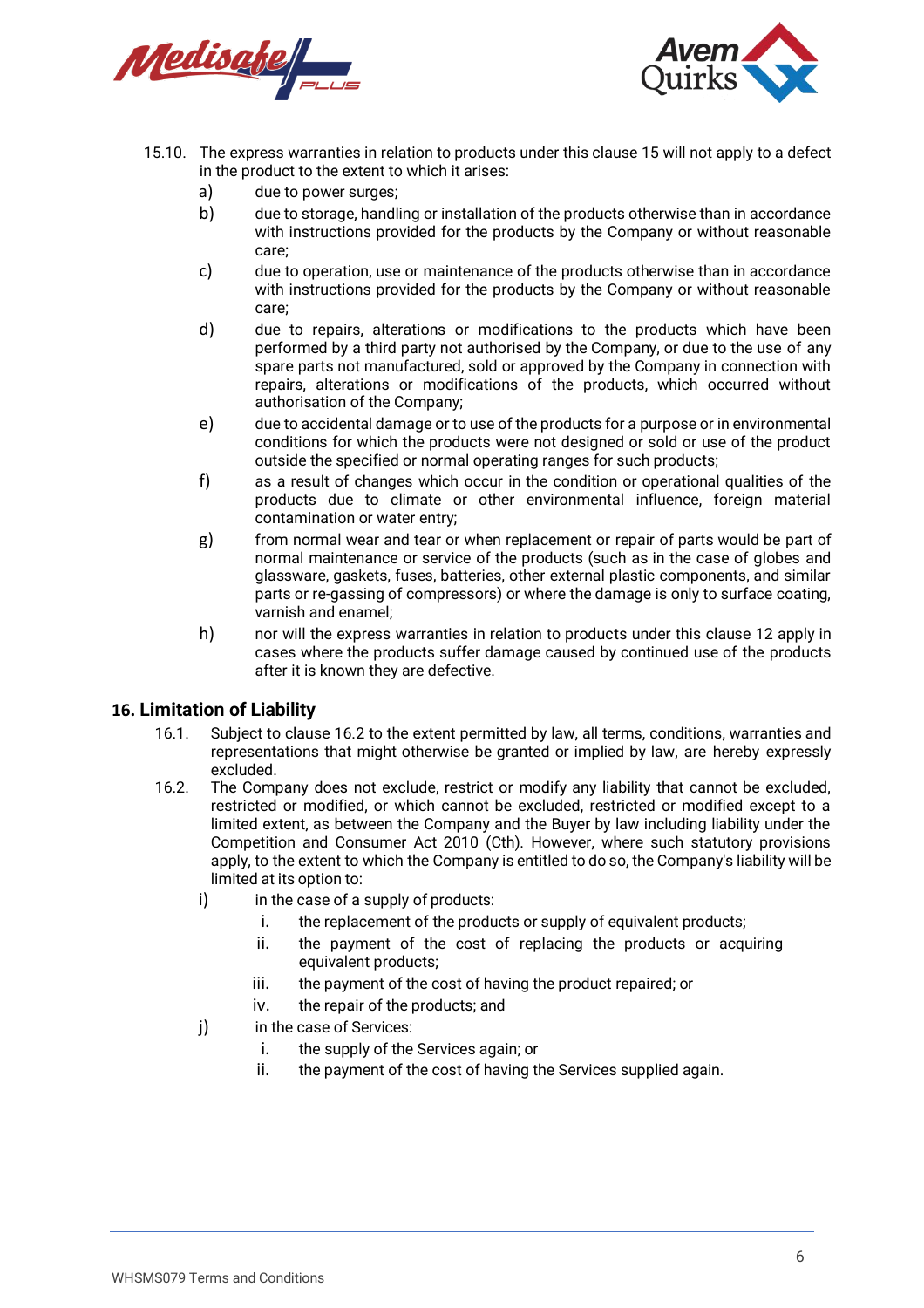



- 16.3. To the extent permitted by law and subject only to any express exceptions contained in these Terms, the Company will under no circumstances be liable in any way whatsoever to the Buyer for any form of loss, damage or expense sustained or incurred by the Buyer or any other party in consequence of or resulting directly or indirectly out of the supply of the products or services by the Company, the use or performance thereof, where the products are installed by a third party engaged by the Buyer any failure to install the products in accordance with their applicable installation instructions and manuals provided with the products or to operate the products in accordance with their applicable operation instructions and manuals provided with the products, any breach by the Company of any Contract incorporating these Terms, or the negligence of The Company, or the negligence of the Buyer or any third party including in relation to the installation or operation of the products. In particular, the Company is not liable in any circumstances whatsoever (including any fault or default of the Company) for any indirect or consequential losses (including loss of goodwill, loss of stock, loss of business or anticipated savings), loss of profits or use, any rectification costs or any third party claims (subject to clause [16.2\)](#page-5-0), in connection with the products, services or the Contract.
- 16.4. If the Buyer is a consumer as the term is defined under the Australian Consumer Law, then the following consumer guarantee applies:
- <span id="page-6-1"></span>16.5. Our goods come with guarantees that cannot be excluded under the Australian Consumer Law. You are entitled to a replacement or refund for a major failure and for compensation for any other reasonably foreseeable loss or damage. You are also entitled to have the goods repaired or replaced if the goods fail to be of acceptable quality and the failure does not amount to a major failure.
- 16.6. In clause [16.5](#page-6-1) the terms "You" and "Our" may be interchanged with "Buyer" and "the Company" respectively.

## **17. Termination and variation**

- The Buyer may return unused products supplied within thirty (30) days of delivery, provided the following conditions are satisfied:
	- a) the written approval of an authorised employee of the Company has first been obtained and the Invoice number and date have been quoted for reference;
	- b) the products are returned in their original condition; and
- 17.2. the Buyer agrees to pay to the Company a restocking charge of twenty per cent(20%) of the price paid or payable for the products.
- <span id="page-6-0"></span>17.3. The Buyer may terminate in whole or in part any Contract for the supply of products and/or services before the supply has been made, provided the following conditions are satisfied:
	- a) the written approval of an authorised employee of the Company has first been obtained; and
	- b) the Buyer agrees to pay any cancellation charge, being a genuine pre- estimate of the Company's loss, as determined and specified by the Company.
- 17.4. The Company reserves the right immediately to terminate or suspend the Company's performance of the whole or any outstanding part of any Contract for the supply of products and/or services without incurring any liability to the Buyer in any of the following circumstances:
	- a) the Buyer fails to take delivery of or to pay for products and/or services by the due date or otherwise breaches any other term of the Contract;
	- b) the Buyer enters into bankruptcy, liquidation or a composition with its creditors, has a receiver or manager appointed over all or any part of its assets, enters into administration or becomes insolvent;
	- c) The Company notifies the Buyer of having reasonable grounds for suspecting that an event in clause 10.3(b) has occurred or will occur, or that the Buyer will not pay for products and/or services on the due date;